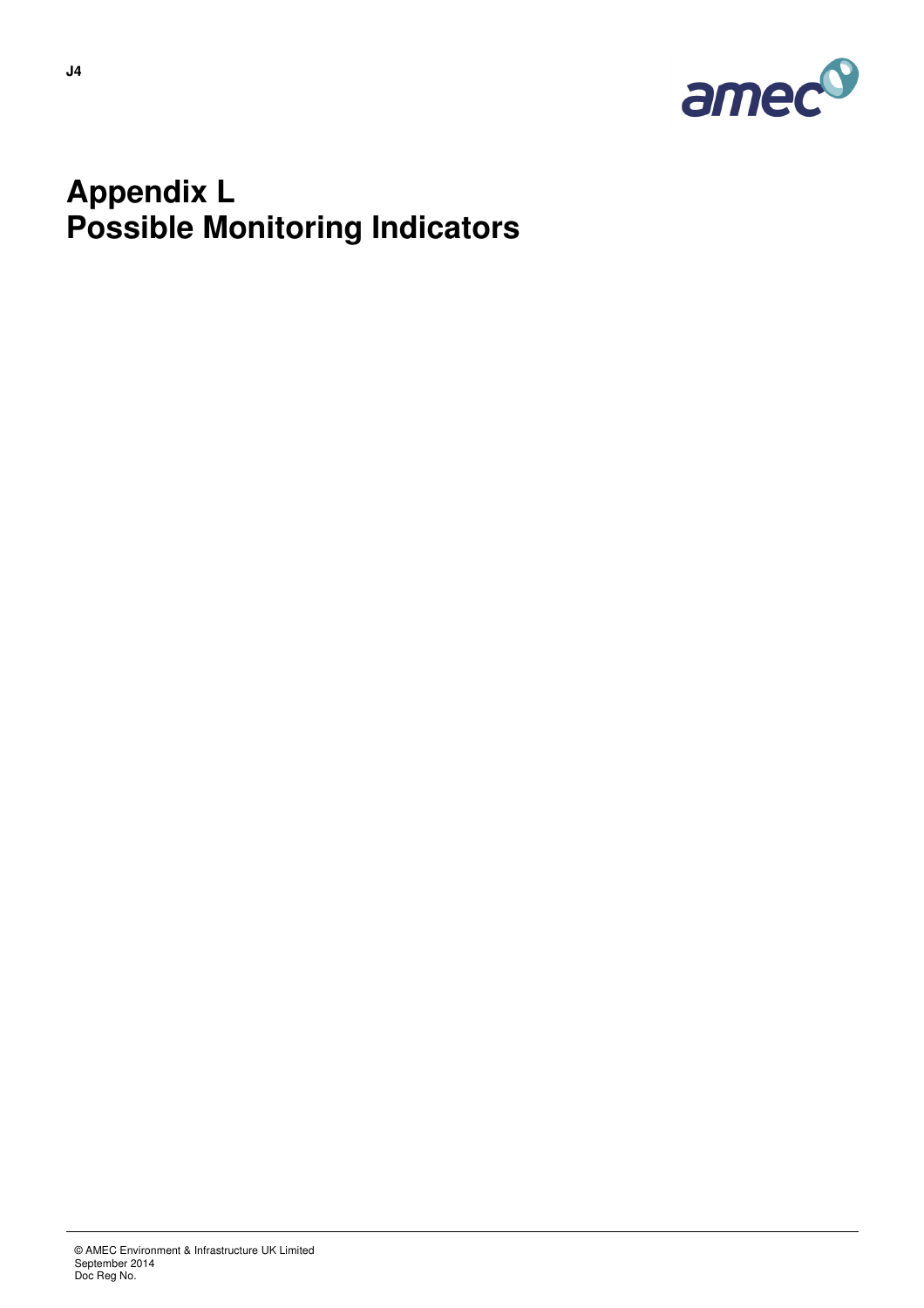|              | <b>New framework</b>                                                                  | <b>New sub-objectives</b>                                                                                                                                                                                                                                                                                                                                    | <b>SEA</b>   | Indicative Indicators to use                                                                                                                                                                                                                                                                                                                                                                                                                                                                                                                                                                                                                                                                                                                                                                                                                                                                                                                      |  |
|--------------|---------------------------------------------------------------------------------------|--------------------------------------------------------------------------------------------------------------------------------------------------------------------------------------------------------------------------------------------------------------------------------------------------------------------------------------------------------------|--------------|---------------------------------------------------------------------------------------------------------------------------------------------------------------------------------------------------------------------------------------------------------------------------------------------------------------------------------------------------------------------------------------------------------------------------------------------------------------------------------------------------------------------------------------------------------------------------------------------------------------------------------------------------------------------------------------------------------------------------------------------------------------------------------------------------------------------------------------------------------------------------------------------------------------------------------------------------|--|
|              | objective                                                                             | Will the policy/allocation:                                                                                                                                                                                                                                                                                                                                  | <b>Topic</b> | <b>For Site Allocations</b><br><b>For Policy Monitoring</b>                                                                                                                                                                                                                                                                                                                                                                                                                                                                                                                                                                                                                                                                                                                                                                                                                                                                                       |  |
| $\mathbf{1}$ | To meet the<br>diverse housing<br>needs of the<br>population in a<br>sustainable way. | Deliver homes to meet the needs of<br>the population in terms of quantity,<br>quality;<br>Promote improvements to the<br>existing and future housing stock;<br>Locate sites in areas of known<br>housing need;<br>Deliver community facilities for the<br>needs of the population;<br>Deliver pitches required for Gypsies<br>and Travellers and Showpeople. | Population   | Not applicable<br>NI159: Supply of ready to develop housing sites (Maintain rolling<br>five-year supply of deliverable housing sites)<br>Core Indicator H1: Plan Period and Housing Targets<br>Core Indicator H2:<br>$\bullet$<br>• Net additional dwellings (in previous years)<br>• Net additional dwellings (in reporting year)<br>• Net additional dwellings (in future years)<br>Core Indicator H3: New and Converted Dwellings - on Previously<br>Developed Land (PDL)<br>Net additional homes provided by location<br>Core Indicator H4: Net additional pitches (Gypsy and Traveller)<br>$\bullet$<br>Housing Mix broken down by 1,2,3 and 4+ beds in the market<br>housing sector; Affordable housing mix broken down by 1,2,3<br>and $4+$ beds<br>% of new houses completed at:<br>• City Centre - 75dph;<br>• Urban area $-50$ dph;<br>• Suburban area (and Haxby) $-$ 40 dph<br>• Rural area $-30$ dph<br>Average house prices by type |  |

|  | <b>For Site Allocations</b> |
|--|-----------------------------|
|  | Not applicable              |
|  |                             |
|  |                             |
|  |                             |
|  |                             |
|  |                             |
|  |                             |
|  |                             |
|  |                             |
|  |                             |
|  |                             |
|  |                             |
|  |                             |
|  |                             |
|  |                             |
|  |                             |
|  |                             |
|  |                             |
|  |                             |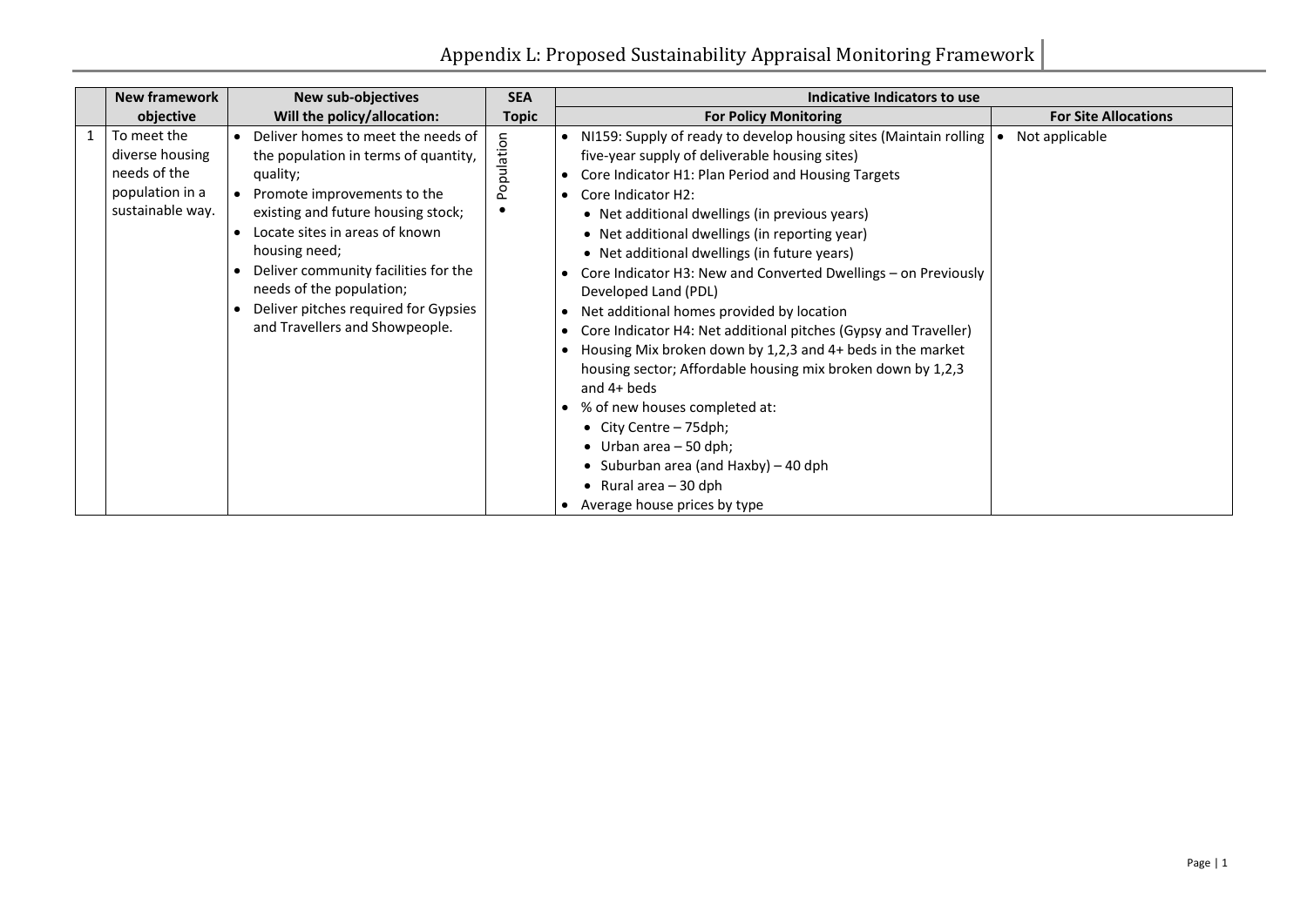| $\overline{2}$ | Improve the<br>health and well-<br>being of York's<br>population                             | Avoid locating development where<br>$\bullet$<br>environmental circumstances could<br>negatively impact on people's<br>health;<br>Improve access to openspace /<br>multi-functional openspace<br>Promotes a healthier lifestyle<br>$\bullet$<br>though access to leisure<br>opportunities (walking / cycling)<br>Improves access to healthcare;<br>$\bullet$<br>Provides or promotes safety and<br>$\bullet$<br>security for residents;<br>Ensure that land<br>$\bullet$<br>contamination/pollution does not<br>pose unacceptable risks to health. | Human health | • % of new developments built that are within 400m of a<br>community facility (Primary school, GP or Convenience Store)<br>and within 400m of a bus route with a 15 min frequency<br>% of new community facilities that are within 400m of a bus<br>$\bullet$<br>route with a 15 min frequency<br>Loss of Community Facilities<br>$\bullet$<br>Life expectancy at birth<br>$\bullet$<br><b>Infant Mortality Rate</b><br>$\bullet$<br>Death rates from respiratory diseases<br>$\bullet$<br>Percentage of people describing their health as 'good' or 'very<br>good'<br>Rate of domestic and commercial burglaries;<br>$\bullet$<br>Percentage reduction in fear of crime statistics from CYC<br>$\bullet$<br>surveys;<br>Percentage of residents who think where they live in York is a<br>safe place to live;<br>Reduction in households which have a deficiency to accessible<br>openspace;<br>Number of parks with Green Flag Award Status.<br>$\bullet$ |
|----------------|----------------------------------------------------------------------------------------------|----------------------------------------------------------------------------------------------------------------------------------------------------------------------------------------------------------------------------------------------------------------------------------------------------------------------------------------------------------------------------------------------------------------------------------------------------------------------------------------------------------------------------------------------------|--------------|-------------------------------------------------------------------------------------------------------------------------------------------------------------------------------------------------------------------------------------------------------------------------------------------------------------------------------------------------------------------------------------------------------------------------------------------------------------------------------------------------------------------------------------------------------------------------------------------------------------------------------------------------------------------------------------------------------------------------------------------------------------------------------------------------------------------------------------------------------------------------------------------------------------------------------------------------------------|
| 3              | Improve<br>education, skills<br>development<br>and training for<br>an effective<br>workforce | Provide good education and<br>$\bullet$<br>training opportunities for all;<br>Support existing higher and further<br>$\bullet$<br>educational establishments for<br>continued success;<br>Provide good quality employment<br>$\bullet$<br>opportunities available to all;                                                                                                                                                                                                                                                                          | Population   | No of $16 - 18$ year olds in education or employment or training<br>$\bullet$<br>% of the population with GCSEs / NVQs /further education<br>qualifications<br>Unemployment rate<br>$\bullet$<br>Percentage of people out of work for over 12 months<br>$\bullet$<br>Number of JSA claimants<br>$\bullet$<br>The number of educational facilities which are available for use<br>$\bullet$<br>by the wider community                                                                                                                                                                                                                                                                                                                                                                                                                                                                                                                                        |

| Access to: |                             |  |  |  |  |  |  |  |
|------------|-----------------------------|--|--|--|--|--|--|--|
|            | doctors                     |  |  |  |  |  |  |  |
|            | openspace                   |  |  |  |  |  |  |  |
|            |                             |  |  |  |  |  |  |  |
|            |                             |  |  |  |  |  |  |  |
|            |                             |  |  |  |  |  |  |  |
|            |                             |  |  |  |  |  |  |  |
|            |                             |  |  |  |  |  |  |  |
|            |                             |  |  |  |  |  |  |  |
|            |                             |  |  |  |  |  |  |  |
|            |                             |  |  |  |  |  |  |  |
|            |                             |  |  |  |  |  |  |  |
|            |                             |  |  |  |  |  |  |  |
|            |                             |  |  |  |  |  |  |  |
|            |                             |  |  |  |  |  |  |  |
|            |                             |  |  |  |  |  |  |  |
|            |                             |  |  |  |  |  |  |  |
|            |                             |  |  |  |  |  |  |  |
|            | (Housing) Access to:        |  |  |  |  |  |  |  |
|            | nursery provision           |  |  |  |  |  |  |  |
|            | primary schools             |  |  |  |  |  |  |  |
|            | secondary schools           |  |  |  |  |  |  |  |
|            | higher education facilities |  |  |  |  |  |  |  |
|            | (Employment) Access to:     |  |  |  |  |  |  |  |
|            | nursery provision           |  |  |  |  |  |  |  |
|            |                             |  |  |  |  |  |  |  |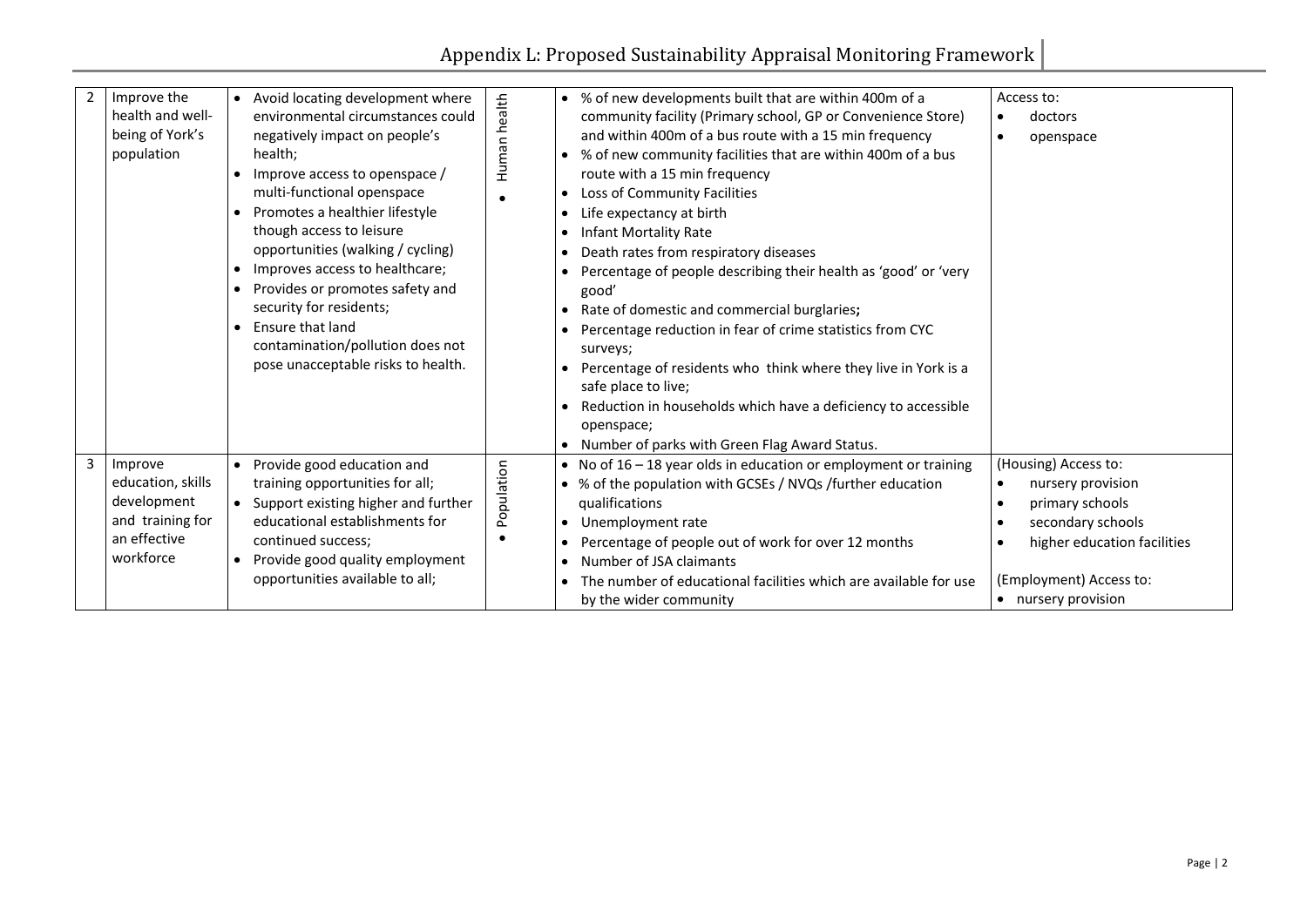| 4 | Create jobs and   | $\bullet$ | Help deliver conditions for business | N/a |           | • BD1: Total amount of additional employment floorspace - by             |
|---|-------------------|-----------|--------------------------------------|-----|-----------|--------------------------------------------------------------------------|
|   | deliver growth of |           | success and investment;              |     |           | type (gross and net)                                                     |
|   | a sustainable and | $\bullet$ | Deliver a flexible and relevant      |     | $\bullet$ | BD2: Total amount of employment floorspace on previously                 |
|   | inclusive         |           | workforce for the future;            |     |           | developed land (square metres)                                           |
|   | economy           | $\bullet$ | Deliver and promote stable           |     |           | Core Indicator BD3: Employment land available by type (in                |
|   |                   |           | economic growth;                     |     |           | hectares)                                                                |
|   |                   | $\bullet$ | Enhance the city centre and its      |     |           | BD4: Amount of completed retail, office and leisure                      |
|   |                   |           | opportunities for business and       |     |           | development in different locations                                       |
|   |                   |           | leisure;                             |     |           | • Amount of additional employment land (hectares) developed for          |
|   |                   | $\bullet$ | Provide the appropriate              |     |           | B1, B2 & B8                                                              |
|   |                   |           | infrastructure for economic growth;  |     |           | • % of working age population in employment                              |
|   |                   | $\bullet$ | Support existing employment          |     |           | Local Indicator: Annual visitor expenditure and % increase on            |
|   |                   |           | drivers;                             |     |           | previous monitoring year                                                 |
|   |                   | $\bullet$ | Promote a low carbon economy         |     |           | • Average length of stay of visitors in the City and % increase on       |
|   |                   |           |                                      |     |           | the previous monitoring year                                             |
|   |                   |           |                                      |     | $\bullet$ | Losses of employment land in i) employment areas and ii) local           |
|   |                   |           |                                      |     |           | authority area                                                           |
|   |                   |           |                                      |     |           | • % growth per annum in tourism earnings in York                         |
|   |                   |           |                                      |     |           | Town Centre Health Check Indicators to include:                          |
|   |                   |           |                                      |     |           | Diversity of main town centre uses (by number, type and<br>$\circ$       |
|   |                   |           |                                      |     |           | amount of floorspace;                                                    |
|   |                   |           |                                      |     |           | Shopping rents (pattern of movement in Zone A rents within<br>$\circ$    |
|   |                   |           |                                      |     |           | primary shopping areas);                                                 |
|   |                   |           |                                      |     |           | Proportion of vacant street level property and length of time<br>$\circ$ |
|   |                   |           |                                      |     |           | properties have been vacant;                                             |
|   |                   |           |                                      |     |           | ○ Pedestrian flows (footfall); and                                       |
|   |                   |           |                                      |     |           | Customer and residents views and behaviour.<br>$\circ$                   |
|   |                   |           |                                      |     | $\bullet$ | Number of VAT registrations / number of VAT registered                   |
|   |                   |           |                                      |     |           | businesses                                                               |
|   |                   |           |                                      |     |           | Percentage of population who are economically active.                    |
|   |                   |           |                                      |     |           | • % Increase in employment generated by tourism                          |
|   |                   |           |                                      |     | $\bullet$ | Number of knowledge based jobs and % increase on previous                |
|   |                   |           |                                      |     |           | monitoring year                                                          |
|   |                   |           |                                      |     |           | Number of 'green jobs' and % increase on previous monitoring             |
|   |                   |           |                                      |     |           | year                                                                     |
|   |                   |           |                                      |     |           | Job density                                                              |
|   |                   |           |                                      |     |           | No. of jobs created per annum.                                           |
|   |                   |           |                                      |     |           | % increase in no. of jobs on previous monitoring year                    |

Not applicable at location level assessment but linked to all Transport accessibility given relationship to commuting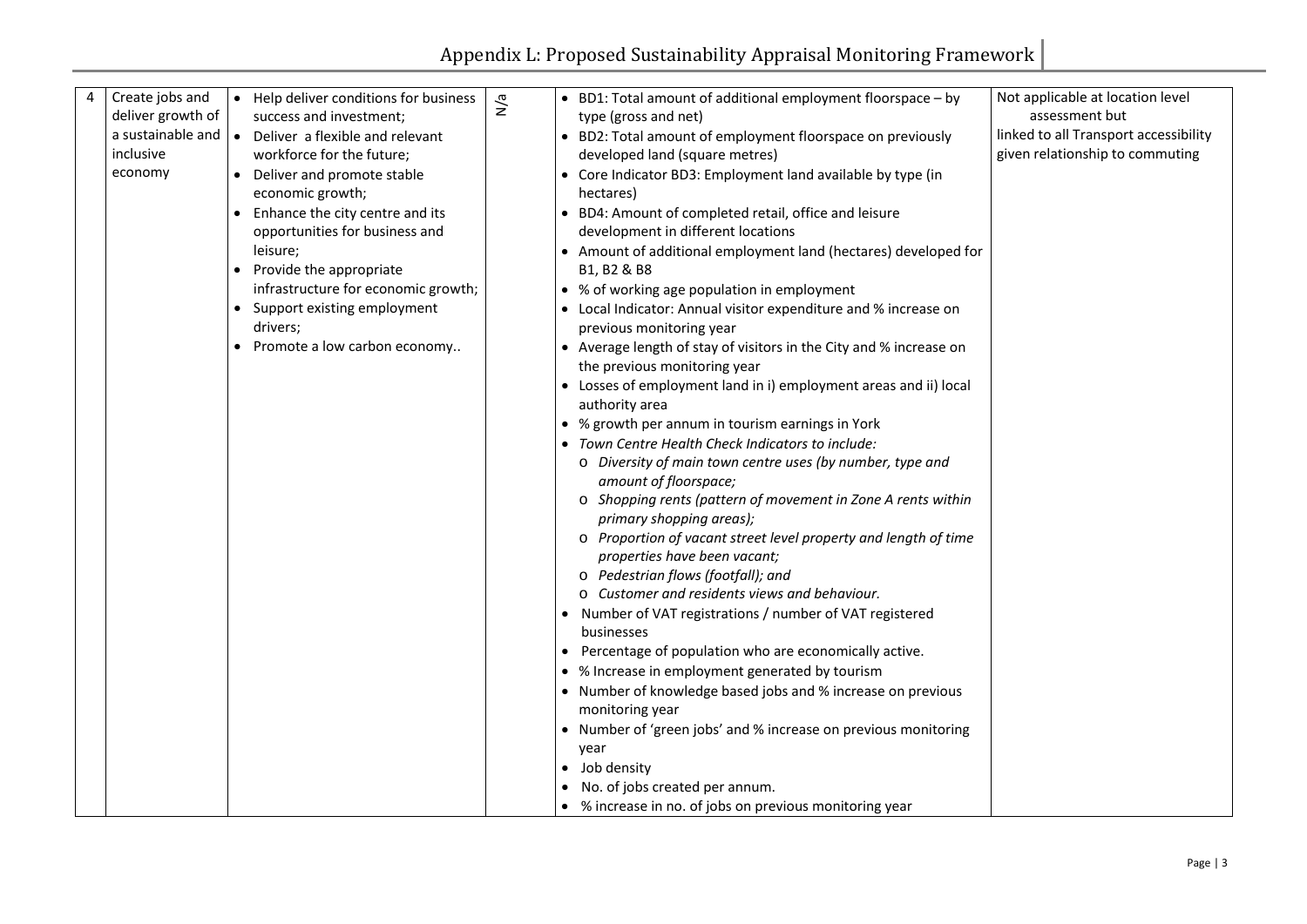| 5 | Help deliver<br>equality and<br>access to all                                                      | Address existing imbalances of<br>$\bullet$<br>equality, deprivation and exclusion<br>across the city;<br>Provide accessible services and<br>facilities for the local population;<br>Provide affordable housing to meet<br>demand;<br>Help reduce homelessness;<br>$\bullet$<br>Promote the safety and security for<br>people and/or property. | N/a                     | Proportion of new homes meeting wheelchair homes standard<br>$\bullet$<br>on sites with 50 or more dwellings<br>Proportion of new homes meeting Lifetime Homes Standard on<br>sites with 15 or more dwellings<br>NI 155: Number of affordable homes delivered (gross)<br>H5: Gross Affordable Housing Completions<br>$\bullet$<br>Affordable housing mix broken down by 1,2,3 and 4+ beds<br>Percentage of schemes delivering affordable housing that meets<br>the target set in the Dynamic Viability Model<br>% of new developments built that are within 400m of a<br>community facility (Primary school, GP or Convenience Store)<br>and within 400m of a bus route with a 15 min frequency<br>% of new community facilities that are within 400m of a bus<br>route with a 15 min frequency<br>Loss of Community Facilities<br>Number of residents participating in ward decisions each year<br>Percentage of people who feel they can influence decision<br>making in their locality. |
|---|----------------------------------------------------------------------------------------------------|------------------------------------------------------------------------------------------------------------------------------------------------------------------------------------------------------------------------------------------------------------------------------------------------------------------------------------------------|-------------------------|--------------------------------------------------------------------------------------------------------------------------------------------------------------------------------------------------------------------------------------------------------------------------------------------------------------------------------------------------------------------------------------------------------------------------------------------------------------------------------------------------------------------------------------------------------------------------------------------------------------------------------------------------------------------------------------------------------------------------------------------------------------------------------------------------------------------------------------------------------------------------------------------------------------------------------------------------------------------------------------------|
| 6 | Reduce the need<br>to travel and<br>deliver a<br>sustainable<br>integrated<br>transport<br>network | Deliver development where it is<br>$\bullet$<br>accessible by public transport,<br>walking and cycling to minimise the<br>use of the car;<br>Deliver transport infrastructure<br>$\bullet$<br>which supports sustainable travel<br>options;<br>Promote sustainable forms of<br>travel;<br>Improve congestion.<br>$\bullet$                     | Äir<br>Climatic factors | Delivery of strategic infrastructure schemes identified by target<br>dates (to be monitored through LTP3)<br>Amount of new development within 400 metres walkable<br>distance of a frequent public transport route, local facilities<br>(primary school, GP, convenience store) and within 100m of a<br>cycle route<br>Number of developments submitting travel plans;<br>Length of Public Rights of Way;<br>New provision of cycle paths or cycle path improvements.<br>Congestion: Additional travel delays to be measured against<br>targets (85% by 2016, 80% by 2021 and 78% by 2031.                                                                                                                                                                                                                                                                                                                                                                                                 |

| :work |
|-------|
|-------|

| Access to: |                                      |  |  |  |  |  |  |  |  |
|------------|--------------------------------------|--|--|--|--|--|--|--|--|
|            | non-frequent bus routes              |  |  |  |  |  |  |  |  |
|            | frequent bus routes                  |  |  |  |  |  |  |  |  |
|            | park and ride bus stops              |  |  |  |  |  |  |  |  |
|            | railway station by walking           |  |  |  |  |  |  |  |  |
|            | railway station by cycling           |  |  |  |  |  |  |  |  |
|            | adopted highways                     |  |  |  |  |  |  |  |  |
|            | <b>Cycle routes</b>                  |  |  |  |  |  |  |  |  |
|            | Additional access for Housing sites: |  |  |  |  |  |  |  |  |
|            | Neighbourhood parade                 |  |  |  |  |  |  |  |  |
|            | Supermarket                          |  |  |  |  |  |  |  |  |
|            |                                      |  |  |  |  |  |  |  |  |
|            |                                      |  |  |  |  |  |  |  |  |
|            |                                      |  |  |  |  |  |  |  |  |
|            |                                      |  |  |  |  |  |  |  |  |
|            |                                      |  |  |  |  |  |  |  |  |
|            |                                      |  |  |  |  |  |  |  |  |
|            | Access to:                           |  |  |  |  |  |  |  |  |
|            | non-frequent bus routes              |  |  |  |  |  |  |  |  |
|            | frequent bus routes                  |  |  |  |  |  |  |  |  |
|            | park and ride bus stops              |  |  |  |  |  |  |  |  |
|            | railway station by walking           |  |  |  |  |  |  |  |  |
|            | railway station by cycling           |  |  |  |  |  |  |  |  |
|            | adopted highways                     |  |  |  |  |  |  |  |  |
|            | <b>Cycle routes</b>                  |  |  |  |  |  |  |  |  |
|            | Additional access for Housing sites: |  |  |  |  |  |  |  |  |
|            | Neighbourhood parade                 |  |  |  |  |  |  |  |  |
|            | Supermarket                          |  |  |  |  |  |  |  |  |
|            | Access to:                           |  |  |  |  |  |  |  |  |
|            | Pedestrian Right of Way (PROW)       |  |  |  |  |  |  |  |  |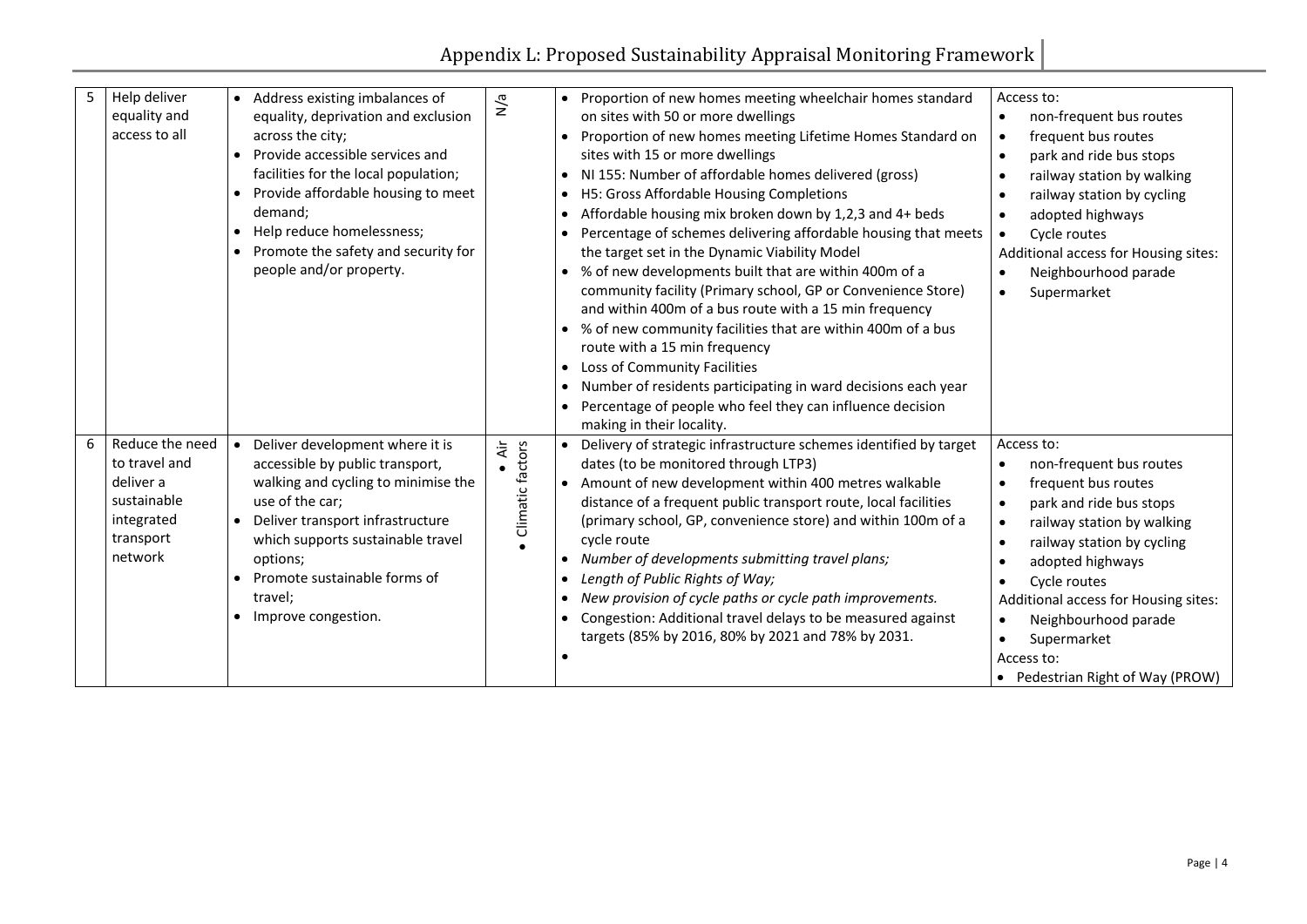|  | To minimise                        | $\bullet$ | Reduce or mitigate greenhouse gas                                  |                  | $\bullet$ | Reduction in Ecological Footprint                                                                                           |           | Linked to all:                                                         |
|--|------------------------------------|-----------|--------------------------------------------------------------------|------------------|-----------|-----------------------------------------------------------------------------------------------------------------------------|-----------|------------------------------------------------------------------------|
|  | greenhouse                         |           | emissions from all sources;                                        |                  | $\bullet$ | Reduction in York's Carbon Footprint                                                                                        |           | All Transport accessibility                                            |
|  | gases that cause<br>climate change | $\bullet$ | Plan or implement adaptation<br>measures for the likely effects of | Climatic factors |           | National Indicator 185: $CO2$ reduction from local authority<br>operations                                                  |           | indicators given relationship to<br>trip generation and emissions      |
|  | and deliver a<br>managed           |           | climate change;<br>Provide and develop energy from                 |                  |           | National Indicator 186: Per capita reduction in $CO2$ emissions in<br>the LA area                                           | $\bullet$ | All flood risk indicators given its<br>link to managing the effects of |
|  | response to its                    |           | renewable, low and zero carbon                                     |                  |           | National Indicator 188: Planning to adapt                                                                                   |           | climate change                                                         |
|  | effects                            |           | technologies;                                                      |                  |           | Number of planning applications for major developments that                                                                 | $\bullet$ | All Green infrastructure                                               |
|  |                                    |           | Promote sustainable design and                                     |                  |           | have a Sustainability Statement                                                                                             |           | indicators given its link to                                           |
|  |                                    |           | building materials that manage the                                 |                  |           | No. of new residential developments (10+dwellings) that meet                                                                |           | managing the effects of climate                                        |
|  |                                    |           | future risks and consequences of                                   |                  |           | the Code for Sustainable Homes Level 3*** (or equivalent) up                                                                |           | change                                                                 |
|  |                                    |           | climate change;                                                    |                  |           | to and including 2013, Code for Sustainable Homes Level 4****                                                               |           | <b>Air Quality Management Areas</b>                                    |
|  |                                    |           | Adhere to the principles of the<br>energy hierarchy;.              |                  |           | (or equivalent) from 2014, and zero carbon standard from 2016<br>onwards                                                    |           | given its link to emissions.                                           |
|  |                                    |           |                                                                    |                  |           | Number of new non-residential developments (over 1,000 m <sup>2</sup> )                                                     |           |                                                                        |
|  |                                    |           |                                                                    |                  |           | that meet 'very good' standards (BREEAM) up to and including                                                                |           |                                                                        |
|  |                                    |           |                                                                    |                  |           | 2014, 'Excellent' standards (BREEAM) from 2015 and Zero                                                                     |           |                                                                        |
|  |                                    |           |                                                                    |                  |           | Carbon Standards from 2019 onwards                                                                                          |           |                                                                        |
|  |                                    |           |                                                                    |                  |           | Number of planning applications for major developments (10+                                                                 |           |                                                                        |
|  |                                    |           |                                                                    |                  |           | dwellings/1,000 m+ non-residential) that have a Sustainable                                                                 |           |                                                                        |
|  |                                    |           |                                                                    |                  |           | <b>Energy Strategy</b>                                                                                                      |           |                                                                        |
|  |                                    |           |                                                                    |                  |           | Number of planning applications for major developments that<br>incorporate on-site renewable energy production to offset at |           |                                                                        |
|  |                                    |           |                                                                    |                  |           | least 10% of predicted carbon emissions                                                                                     |           |                                                                        |
|  |                                    |           |                                                                    |                  |           | Number of planning applications for major developments that                                                                 |           |                                                                        |
|  |                                    |           |                                                                    |                  |           | integrate CHP and district/block heating or cooling                                                                         |           |                                                                        |
|  |                                    |           |                                                                    |                  |           | infrastructure, unless it can be demonstrated                                                                               |           |                                                                        |
|  |                                    |           |                                                                    |                  | $\bullet$ | Core Indicator E3: Renewable energy capacity installed by type.                                                             |           |                                                                        |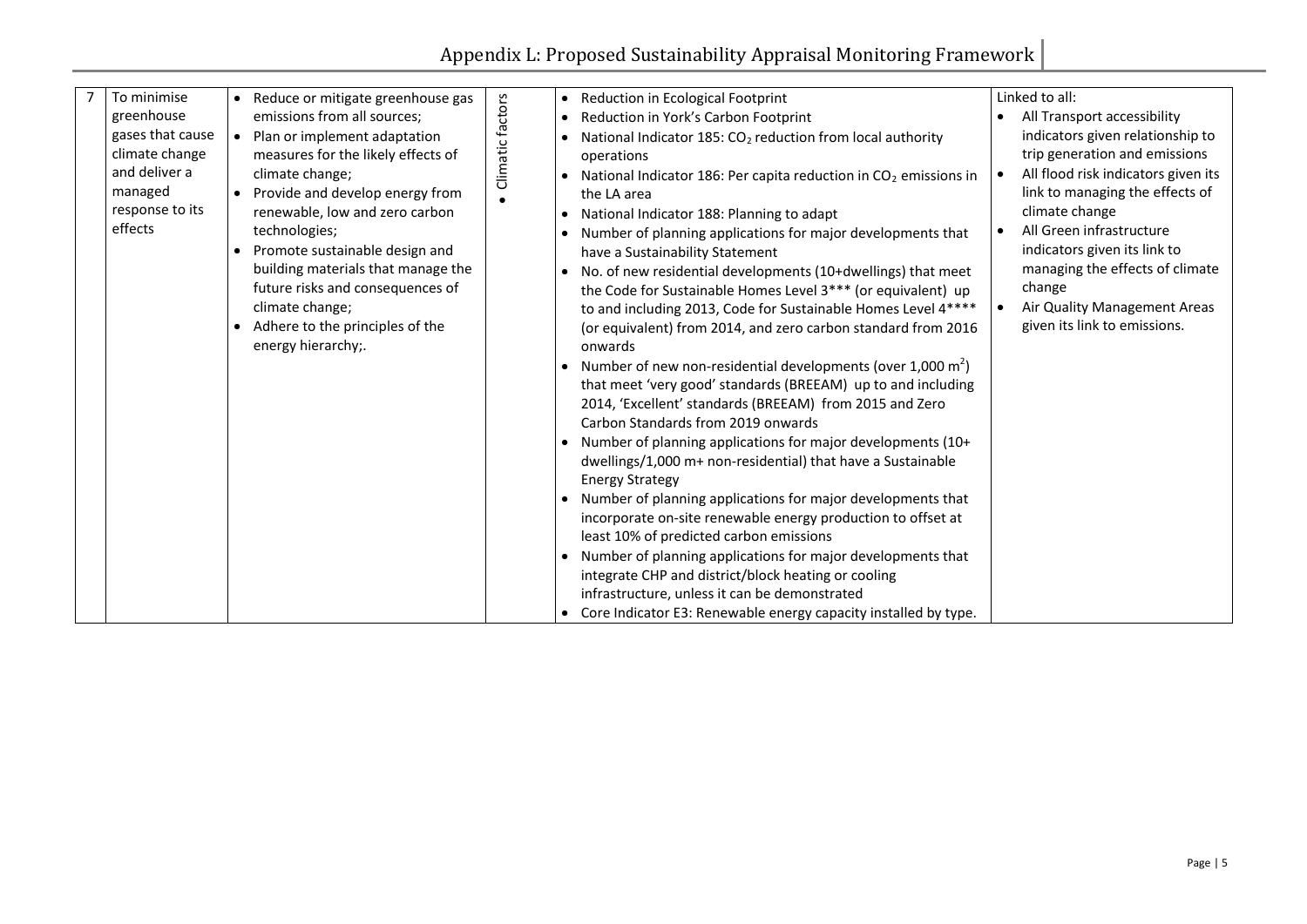| 8  | Conserve and<br>enhance green<br>infrastructure,<br>bio-diversity,<br>geodiversity,<br>flora and fauna<br>for high quality<br>and connected<br>natural<br>environment | Protect and enhance international<br>and nationally significant priority<br>species and habitats within SACs,<br>SPAs, RAMSARs and SSSIs;<br>Protect and enhance locally<br>$\bullet$<br>important nature conservation sites<br>(SINCs);<br>Create new areas or site of bio-<br>$\bullet$<br>diversity / geodiversity value;<br>Improve connectivity of green<br>$\bullet$<br>infrastructure and the natural<br>environment;<br>Provide opportunities for people to<br>$\bullet$<br>access the natural environment. | Flora<br>Biodiversity<br>Fauna | NI197: Improved Local Biodiversity - proportion of Local Sites<br>where positive conservation management has been or is being<br>implemented<br>Core Indicator E2: change in areas and population of biodiversity<br>importance, including: loss and addition of priority habitats and<br>species (by type); and change in areas designated for their<br>intrinsic environmental value including sites of international,<br>national, regional, sub regional or local significance<br>% of recognised wildlife sites in favourable condition in current<br>Local Biodiversity audit<br>Condition of RAMSAR, SPA, SAC, SSSI and LNR's;<br>Number of new nature conservation designation;<br>Number of parks awarded Green Flag Award status; |
|----|-----------------------------------------------------------------------------------------------------------------------------------------------------------------------|---------------------------------------------------------------------------------------------------------------------------------------------------------------------------------------------------------------------------------------------------------------------------------------------------------------------------------------------------------------------------------------------------------------------------------------------------------------------------------------------------------------------|--------------------------------|---------------------------------------------------------------------------------------------------------------------------------------------------------------------------------------------------------------------------------------------------------------------------------------------------------------------------------------------------------------------------------------------------------------------------------------------------------------------------------------------------------------------------------------------------------------------------------------------------------------------------------------------------------------------------------------------------------------------------------------------|
| 9  | Use land<br>resources<br>efficiently and<br>safeguard their<br>quality                                                                                                | Re-use previously developed land;<br>$\bullet$<br>Prevent pollution contaminating<br>$\bullet$<br>the land and remediate any existing<br>contamination;<br>Safeguard soil quality, including the<br>$\bullet$<br>most volatile agricultural land and<br>protect and enhance allotments;<br>Safeguard mineral resources and<br>encourage their efficient use                                                                                                                                                         | · Material assets<br>Soil      | NI170: PDL that has been vacant or derelict for more than 5<br>years<br>Core Indicator M1: Production of primary won aggregates by<br>mineral planning authority<br>Core Indicator M2: Production of secondary and recycled<br>$\bullet$<br>aggregates by mineral planning authority<br>Number of Allotment sites;<br>$\bullet$<br>Amount of agricultural land used for development.                                                                                                                                                                                                                                                                                                                                                        |
| 10 | Improve water<br>efficiency and<br>quality                                                                                                                            | Conserve water resources and<br>$\bullet$<br>quality;<br>Improve the quality of rivers and<br>groundwaters;                                                                                                                                                                                                                                                                                                                                                                                                         | Water                          | River quality<br>$\bullet$<br>Number of developments that incorporate water efficiency<br>measures a part of the implementation of Code for Sustainable<br>Homes and BREEAM (linked to climate change)                                                                                                                                                                                                                                                                                                                                                                                                                                                                                                                                      |

| Distance to/ incorporates:              |  |  |  |  |  |  |  |
|-----------------------------------------|--|--|--|--|--|--|--|
| Statutory nature conservation           |  |  |  |  |  |  |  |
| designations;                           |  |  |  |  |  |  |  |
| Regional Green Infrastructure           |  |  |  |  |  |  |  |
| Corridor;                               |  |  |  |  |  |  |  |
| Site of Interest for Nature             |  |  |  |  |  |  |  |
| Conservation (SINC) site;               |  |  |  |  |  |  |  |
| <b>Area of Local Nature</b>             |  |  |  |  |  |  |  |
| Conservation (LNC) Interest;            |  |  |  |  |  |  |  |
| Ancient Woodland;                       |  |  |  |  |  |  |  |
| <b>Existing Openspace. District</b>     |  |  |  |  |  |  |  |
| Green Infrastructure Corridor           |  |  |  |  |  |  |  |
| Local Green Infrastructure              |  |  |  |  |  |  |  |
| Corridor;                               |  |  |  |  |  |  |  |
| <b>Tree Protection orders</b>           |  |  |  |  |  |  |  |
| Brownfield / Greenfield/ Mixed          |  |  |  |  |  |  |  |
| <b>Agricultural Land Classification</b> |  |  |  |  |  |  |  |
|                                         |  |  |  |  |  |  |  |
|                                         |  |  |  |  |  |  |  |
|                                         |  |  |  |  |  |  |  |
|                                         |  |  |  |  |  |  |  |
|                                         |  |  |  |  |  |  |  |
|                                         |  |  |  |  |  |  |  |
|                                         |  |  |  |  |  |  |  |
| Not applicable at location level        |  |  |  |  |  |  |  |
| assessment                              |  |  |  |  |  |  |  |
|                                         |  |  |  |  |  |  |  |
|                                         |  |  |  |  |  |  |  |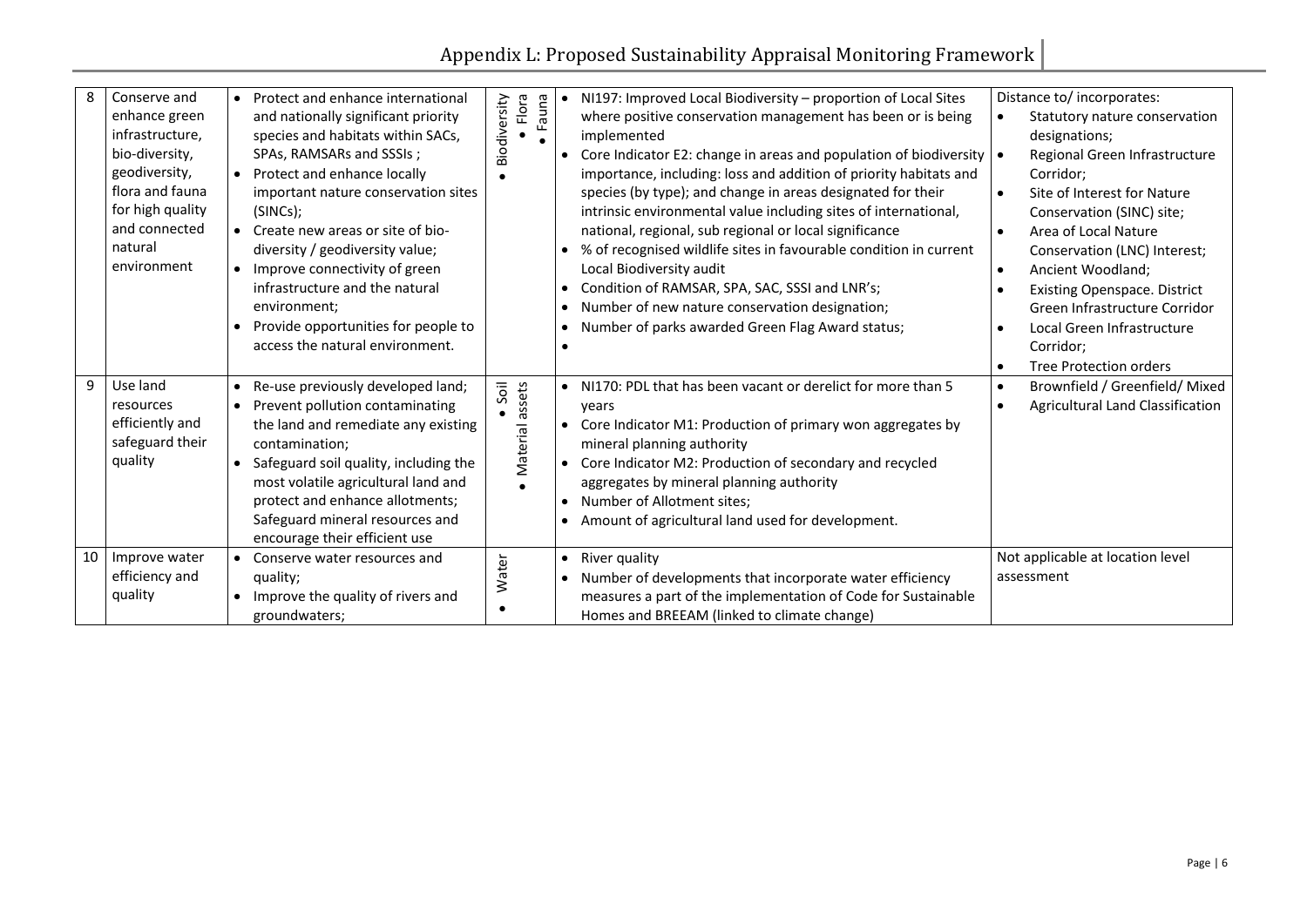| 11 | Reduce waste<br>generation and<br>increase level of<br>reuse and<br>recycling | Promote reduction, re-use,<br>$\bullet$<br>recovery and recycling of waste<br>Promote and increase resource<br>$\bullet$<br>efficiency                                                                                                                                                                                                                                                                                                                                                                                                                                                                                                                                                                                                                                      | assets<br>Material                                   | Core Indicator W1: Capacity of new waste management facilities<br>by waste planning authority;<br>Core Indicator W2: Amount of municipal waste arising and<br>managed by managed type, and the percentage each<br>management type represents of the waste managed;<br>National Indicator 191: Residual Household waste per<br>household (kg);<br>National Indicator 192: Percentage of household waste sent for<br>reuse, recycling and composting;<br>National Indicator 193: Percentage of municipal waste land<br>filled;<br>The number of waste sites that are allocated and subsequently<br>developed within York;<br>• % of households resident in York served by kerbside collection<br>of at least one recyclable;<br>% of households in York served by kerbside collection of a least<br>two recyclables. |
|----|-------------------------------------------------------------------------------|-----------------------------------------------------------------------------------------------------------------------------------------------------------------------------------------------------------------------------------------------------------------------------------------------------------------------------------------------------------------------------------------------------------------------------------------------------------------------------------------------------------------------------------------------------------------------------------------------------------------------------------------------------------------------------------------------------------------------------------------------------------------------------|------------------------------------------------------|--------------------------------------------------------------------------------------------------------------------------------------------------------------------------------------------------------------------------------------------------------------------------------------------------------------------------------------------------------------------------------------------------------------------------------------------------------------------------------------------------------------------------------------------------------------------------------------------------------------------------------------------------------------------------------------------------------------------------------------------------------------------------------------------------------------------|
| 12 | Improve air<br>quality                                                        | Reduce all emissions to air from<br>$\bullet$<br>current activities;<br>Minimise and mitigate emissions to<br>air from new development<br>(including reducing transport<br>emissions through low emission<br>technologies and fuels);<br>Support the development of city<br>wide low emission infrastructure;<br>Improve air quality in AQMAs and<br>prevent new designations;<br>Avoid locating development where<br>$\bullet$<br>it could negatively impact on air<br>quality.<br>Avoid locating development in<br>$\bullet$<br>areas of existing poor air quality<br>where it could result in negative<br>impacts on the health of future<br>occupants/users;<br>Promote sustainable and integrated<br>$\bullet$<br>transport network to minimise the<br>use of the car. | Human health<br>Climatic Factors<br>Äir<br>$\bullet$ | • NI185: Council $CO2$<br>NI186: $CO2$ Emissions<br>NI188: Planning to Adapt to Climate Change<br>Amount of reduction in Annual Mean Nitrogen Dioxide (NO <sub>2</sub> )<br>concentrations<br>Amount of reduction in Annual Mean Particulate (PM <sub>10</sub> )<br>concentrations<br>% above or below legal requirements for NO2 and PM10<br>Reduction in emissions to air to be determined through<br>emerging Council's Low Emissions Strategy<br>Number of electric vehicle charging points<br>Number of new developments which incorporate low emissions<br>technologies                                                                                                                                                                                                                                      |

| Not applicable at location level |
|----------------------------------|
| assessment                       |
|                                  |
|                                  |
|                                  |
|                                  |
|                                  |
|                                  |
|                                  |
|                                  |
|                                  |
|                                  |
|                                  |
|                                  |
|                                  |
| Within/proximity to:             |
| Air quality management area      |
| (AQMA)                           |
|                                  |
|                                  |
|                                  |
|                                  |
|                                  |
|                                  |
|                                  |
|                                  |
|                                  |
|                                  |
|                                  |
|                                  |
|                                  |
|                                  |
|                                  |
|                                  |
|                                  |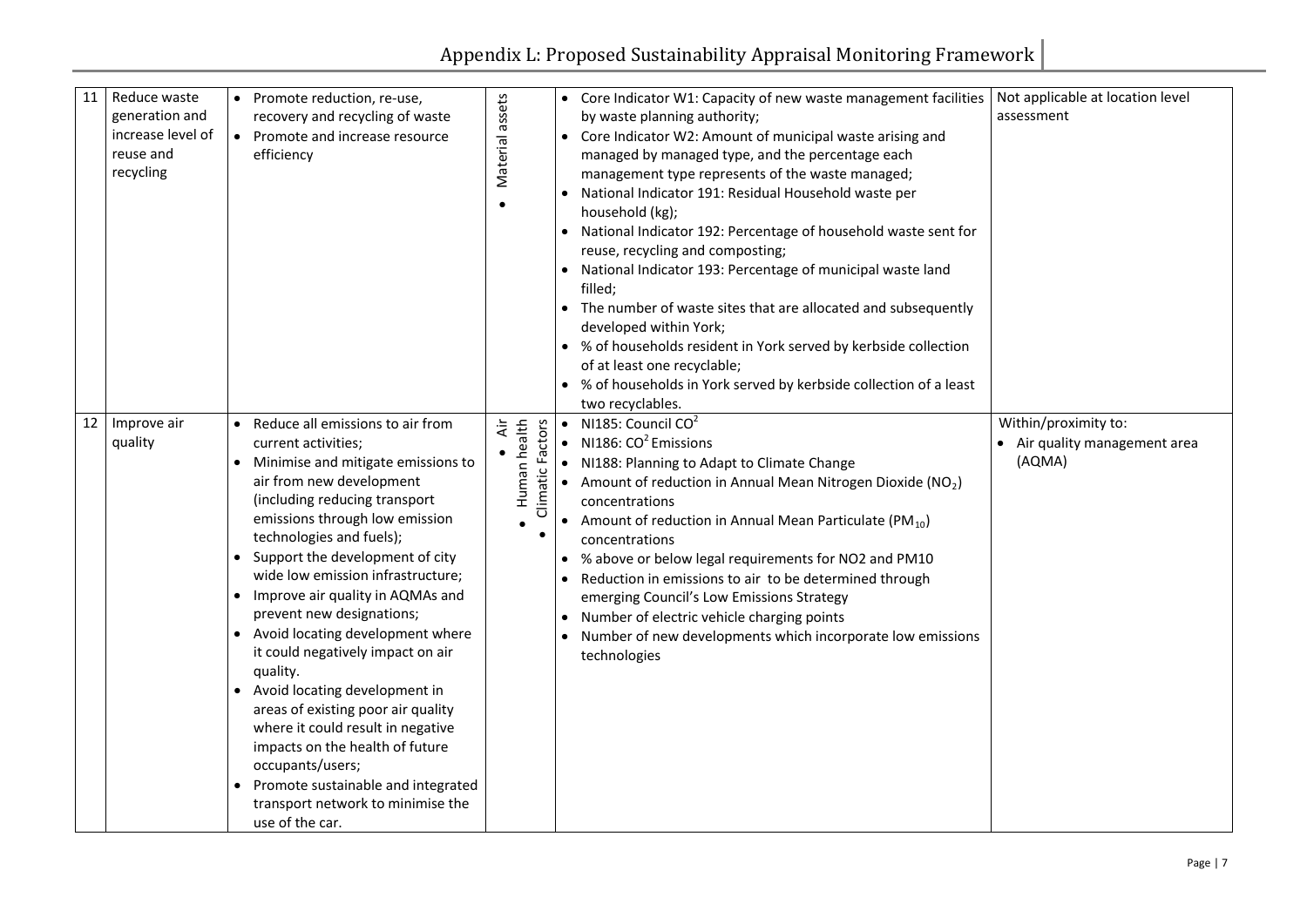| 13 | Minimise flood<br>risk and reduce<br>the impact of<br>flooding to<br>people and<br>property in York          | $\bullet$              | Reduce risk of flooding;<br>Ensure development location and<br>design does not negatively impact<br>on flood risk;<br>Deliver or incorporate through<br>design sustainable urban drainage<br>systems (SUDs).                                                                       | Water             | health<br>factors<br>Human<br>Climatic | Core Indicator E1: Number of planning permissions granted<br>$\bullet$<br>contrary to Environment Agency advice on flooding and water<br>quality grounds.<br>Number of developments (brownfield and Greenfield) achieving<br>the targets for run-off rates<br>% of new dwellings in flood risk zones 2, 3a and 3b<br>% of new development incorporating SUDS (Sustainable<br>$\bullet$<br>Drainage Systems)                                                                                                                                                                                                                                                                                                                                                                                                                               |
|----|--------------------------------------------------------------------------------------------------------------|------------------------|------------------------------------------------------------------------------------------------------------------------------------------------------------------------------------------------------------------------------------------------------------------------------------|-------------------|----------------------------------------|-------------------------------------------------------------------------------------------------------------------------------------------------------------------------------------------------------------------------------------------------------------------------------------------------------------------------------------------------------------------------------------------------------------------------------------------------------------------------------------------------------------------------------------------------------------------------------------------------------------------------------------------------------------------------------------------------------------------------------------------------------------------------------------------------------------------------------------------|
| 14 | Conserve and<br>enhance York's<br>historic<br>environment,<br>cultural heritage,<br>character and<br>setting | $\bullet$<br>$\bullet$ | Promote and enhance local culture;<br>Preserve and enhance designated<br>heritage assets and their setting;<br>Preserve or enhance those<br>elements which contribute to the<br>special character and setting of the<br>historic city as identified in the<br>Heritage Topic Paper | Cultural heritage | landscape                              | Progress on preparation of characterisation studies for key<br>$\bullet$<br>strategic sites<br>Progress on preparation of Conservation Area Appraisal for the<br>$\bullet$<br><b>Central Historic Core</b><br>Progress of the City Centre Area Action Plan to be monitored<br>through the AMR<br>Number of planning applications referred to English Heritage<br>Number of planning applications approved despite sustained<br>$\bullet$<br>objection from English Heritage<br>Number of buildings on the Heritage At Risk Register<br>$\bullet$<br>Stock of Grade 1, 2 & 2* listed buildings<br>Number of Scheduled Ancient Monuments and the Number at<br>risk<br>Number of Conservation Areas in York<br>% of Conservation Areas with an up to date character appraisal<br>% of Conservation Areas with published management proposals |

| ework                                                                                                                         |  |  |  |  |  |
|-------------------------------------------------------------------------------------------------------------------------------|--|--|--|--|--|
| Within:<br>Flood risk zone 3b<br>• Flood risk zone 3a<br>Flood risk zone 2                                                    |  |  |  |  |  |
| Distance to:<br><b>Listed Buildings</b><br><b>Scheduled Ancient Monuments</b><br><b>Areas of Archaeological</b><br>Importance |  |  |  |  |  |